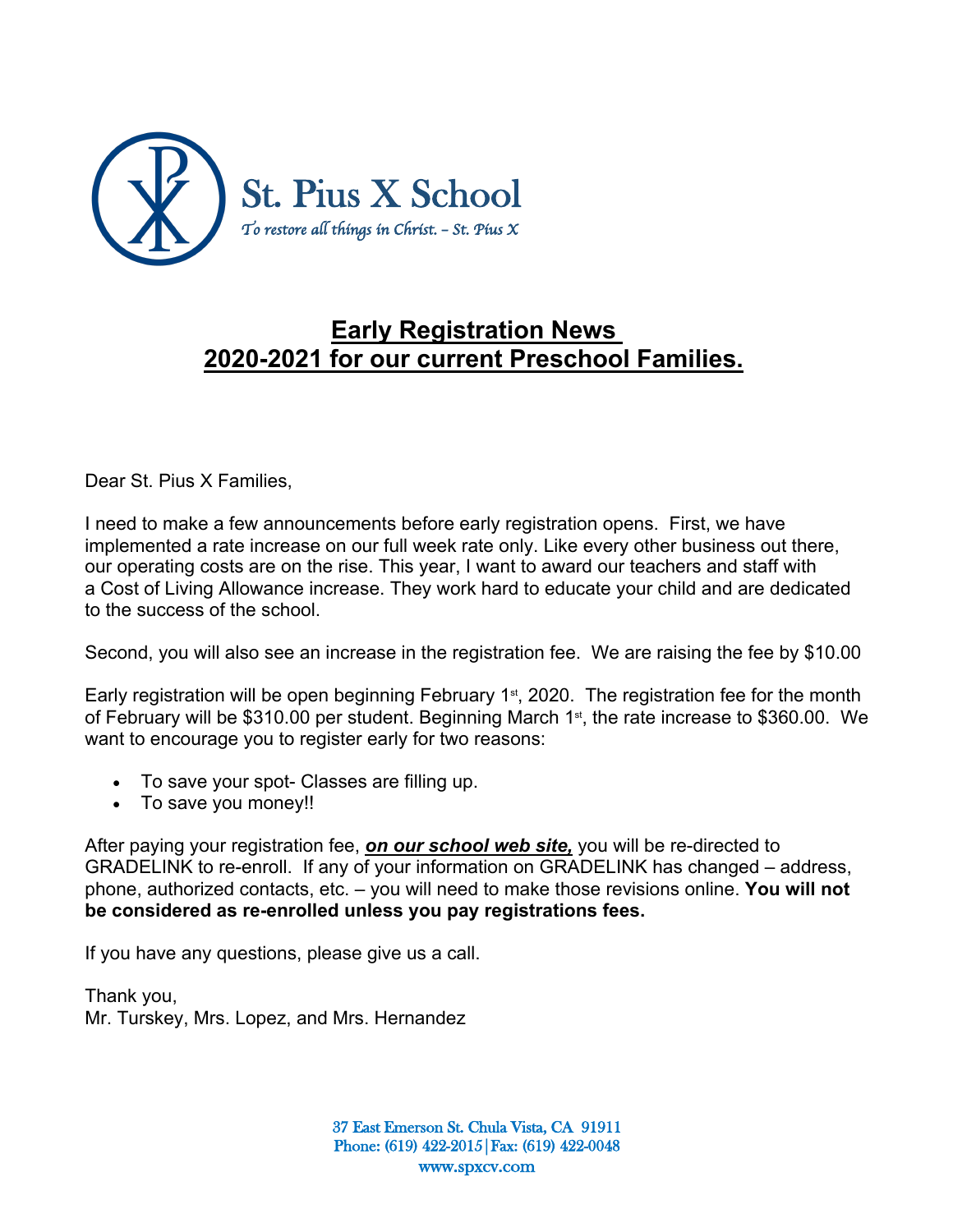# ST. PIUS X SCHOOL 2020-2021 PRESCHOOL

#### **PART TIME HOURS**

8:00 AM-11:30AM

|         | 12 Payments<br>June-May | 11 Payments<br>June-April | <b>10 Payments</b><br>June-March | <b>ANNUAL</b>   | <b>PARISH</b><br><b>RATE</b> |
|---------|-------------------------|---------------------------|----------------------------------|-----------------|------------------------------|
| T&TH    | $242.92$ \$             | $265.00$   \$             | 291.50                           | $2,915.00$ \$   | 2,700.00                     |
| $M-W-F$ | $316.67$   \$           | $345.45$ \$               | 380.00                           | $3,800.00$ \ \$ | 3,600.00                     |
| $M-F$   | $471.25$ \ \$           | $514.09$ \$               | 565.50                           | 5,655.00        | N/A                          |

#### FULL TIME HOURS 8:00 AM-3:30PM

|         | <b>12 Payments</b><br>June-May |                | 11 Payments<br>June-April | 10 Payments<br>June-March | <b>ANNUAL</b>   | <b>PARISH</b><br><b>RATE</b> |
|---------|--------------------------------|----------------|---------------------------|---------------------------|-----------------|------------------------------|
| T&TH    | 316.67                         | $\blacksquare$ | 345.45                    | \$<br>380.00              | $3,800.00$ \ \$ | 3,600.00                     |
| $M-W-F$ | $429.17$ \$                    |                | $468.18$ \$               | 515.00                    | $5,150.00$ \$   | 4,900.00                     |
| $M-F$   | $560.58$ \$                    |                | 611.55                    | \$<br>672.70              | 6,727.00        | N/A                          |

**Registration Fee \$310** 



valid 02.01.20 to 02.29.20

After this date Registration fee is \$360.00 **Registration fee is non refundable** 

### TUITION REFUND & EARLY WITHDRAWAL FEES

Families withdrawing students prior to the first day of school shall be refunded the amount of tuition that has

been paid for the current school year minus an early withdrawal fee of \$200 per child. Families withdrawing students after school has begun in August will be charged twenty days of instruction based on cost per day of the tuition paid in addition to the prorated tuition rate for the days attended.

### **DAYCARE**

Daycare fee per hour \$4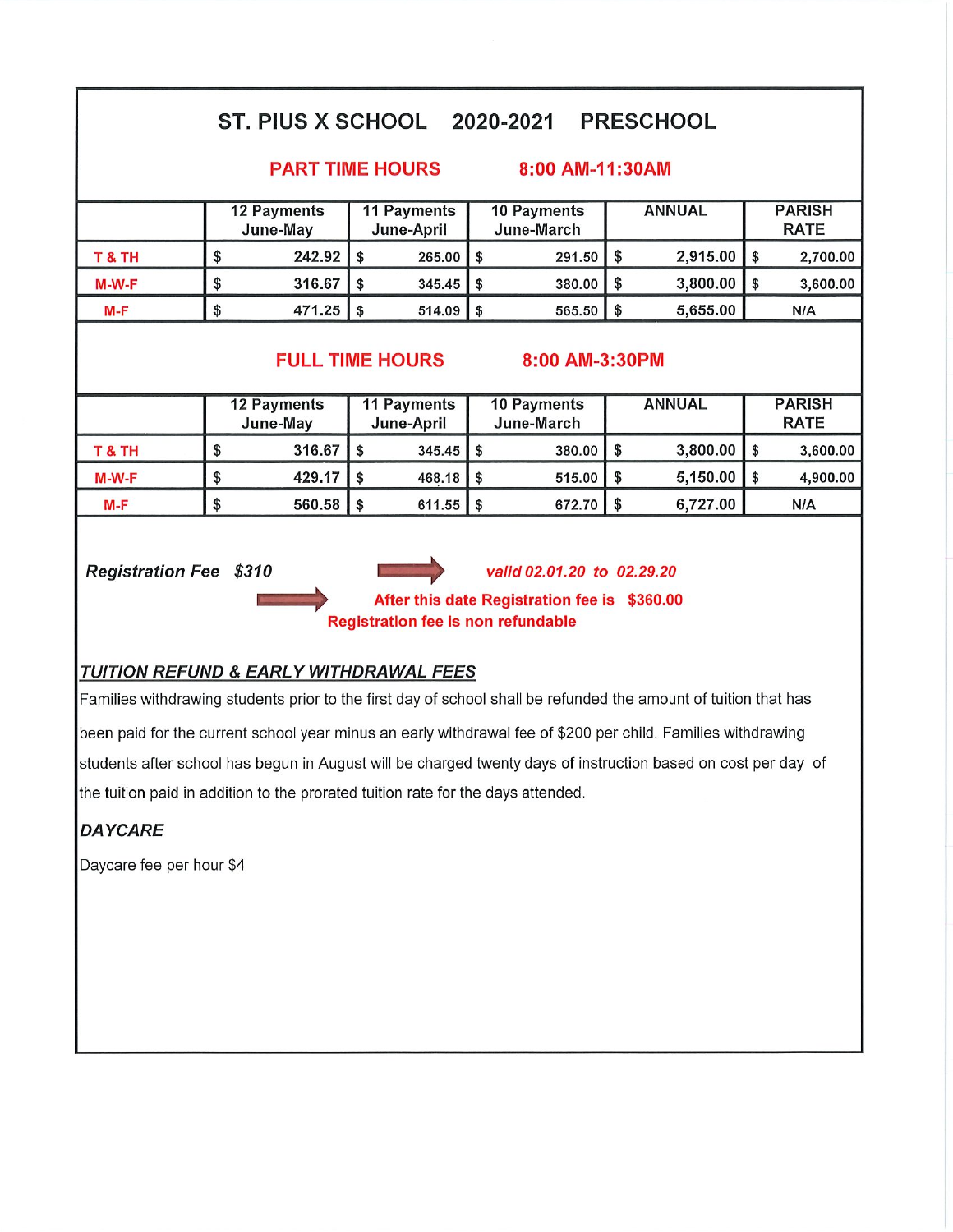# PHYSICIAN'S REPORT-CHILD CARE CENTERS

(CHILD'S PRE-ADMISSION HEALTH EVALUATION)

| <b>PART A - PARENT'S CONSENT (TO BE COMPLETED BY PARENT)</b> |  |
|--------------------------------------------------------------|--|
|--------------------------------------------------------------|--|

is being studied for readiness to enter  $\overline{\phantom{a}}$ , born  $\overline{\phantom{a}}$ (BIRTH DATE) (NAME OF CHILD)

St. Pius X Preschool "God's Little Children" . This Child Care Center/School provides a program which extends from \_\_\_\_\_: (NAME OF CHILD CARE CENTER/SCHOOL)

days a week. a.m./p.m. to \_\_\_\_\_\_\_\_\_ a.m./p.m., \_\_\_

Please provide a report on above-named child using the form below. I hereby authorize release of medical information contained in this report to the above-named Child Care Center.

(SIGNATURE OF PARENT, GUARDIAN, OR CHILD'S AUTHORIZED REPRESENTATIVE)

(TODAY'S DATE)

#### PART B - PHYSICIAN'S REPORT (TO BE COMPLETED BY PHYSICIAN)

| Problems of which you should be aware: |                      |
|----------------------------------------|----------------------|
| Hearing:                               | Allergies: medicine: |
| Vision:                                | Insect stings:       |
| Developmental:                         | Food:                |
| Language/Speech:                       | Asthma:              |
| Dental:                                |                      |
| Other (Include behavioral concerns):   |                      |
| Comments/Explanations:                 |                      |

MEDICATION PRESCRIBED/SPECIAL ROUTINES/RESTRICTIONS FOR THIS CHILD:

**IMMUNIZATION HISTORY:** (Fill out or enclose California Immunization Record, PM-298.)

|                                                                                                                                                                                                                                                                             |     |                                                          | DATE EACH DOSE WAS GIVEN        |     |                                              |
|-----------------------------------------------------------------------------------------------------------------------------------------------------------------------------------------------------------------------------------------------------------------------------|-----|----------------------------------------------------------|---------------------------------|-----|----------------------------------------------|
| <b>VACCINE</b>                                                                                                                                                                                                                                                              | 1st | 2nd                                                      | 3rd                             | 4th | 5th                                          |
| POLIO (OPV OR IPV)                                                                                                                                                                                                                                                          |     |                                                          |                                 |     |                                              |
| (DIPHTHERIA, TETANUS AND<br>DTP/DTaP/<br>(ACELLULAR) PERTUSSIS OR TETANUS<br><b>DT/Td</b><br>AND DIPHTHERIA ONLY)                                                                                                                                                           |     |                                                          |                                 |     |                                              |
| (MEASLES, MUMPS, AND RUBELLA)<br><b>MMR</b>                                                                                                                                                                                                                                 |     |                                                          |                                 |     |                                              |
| (REQUIRED FOR CHILD CARE ONLY)<br>(HAEMOPHILUS B)<br><b>HIB MENINGITIS</b>                                                                                                                                                                                                  |     |                                                          |                                 |     |                                              |
| <b>HEPATITIS B</b>                                                                                                                                                                                                                                                          |     |                                                          |                                 |     |                                              |
| <b>VARICELLA</b><br>(CHICKENPOX)                                                                                                                                                                                                                                            |     |                                                          |                                 |     |                                              |
| SCREENING OF TB RISK FACTORS (listing on reverse side)<br>□ Risk factors not present; TB skin test not required.<br>$\Box$ Risk factors present; Mantoux TB skin test performed (unless<br>previous positive skin test documented).<br>Communicable TB disease not present. |     |                                                          |                                 |     |                                              |
| have not $\Box$<br>$ $ have $\Box$                                                                                                                                                                                                                                          |     | reviewed the above information with the parent/guardian. |                                 |     |                                              |
|                                                                                                                                                                                                                                                                             |     |                                                          |                                 |     |                                              |
|                                                                                                                                                                                                                                                                             |     |                                                          | ☑<br>$\triangleright$ Physician |     | Physician's Assistant [A] Nurse Practitioner |
| LIC 701 (8/08) (Confidential)                                                                                                                                                                                                                                               |     |                                                          |                                 |     | PAGE 1 OF 2                                  |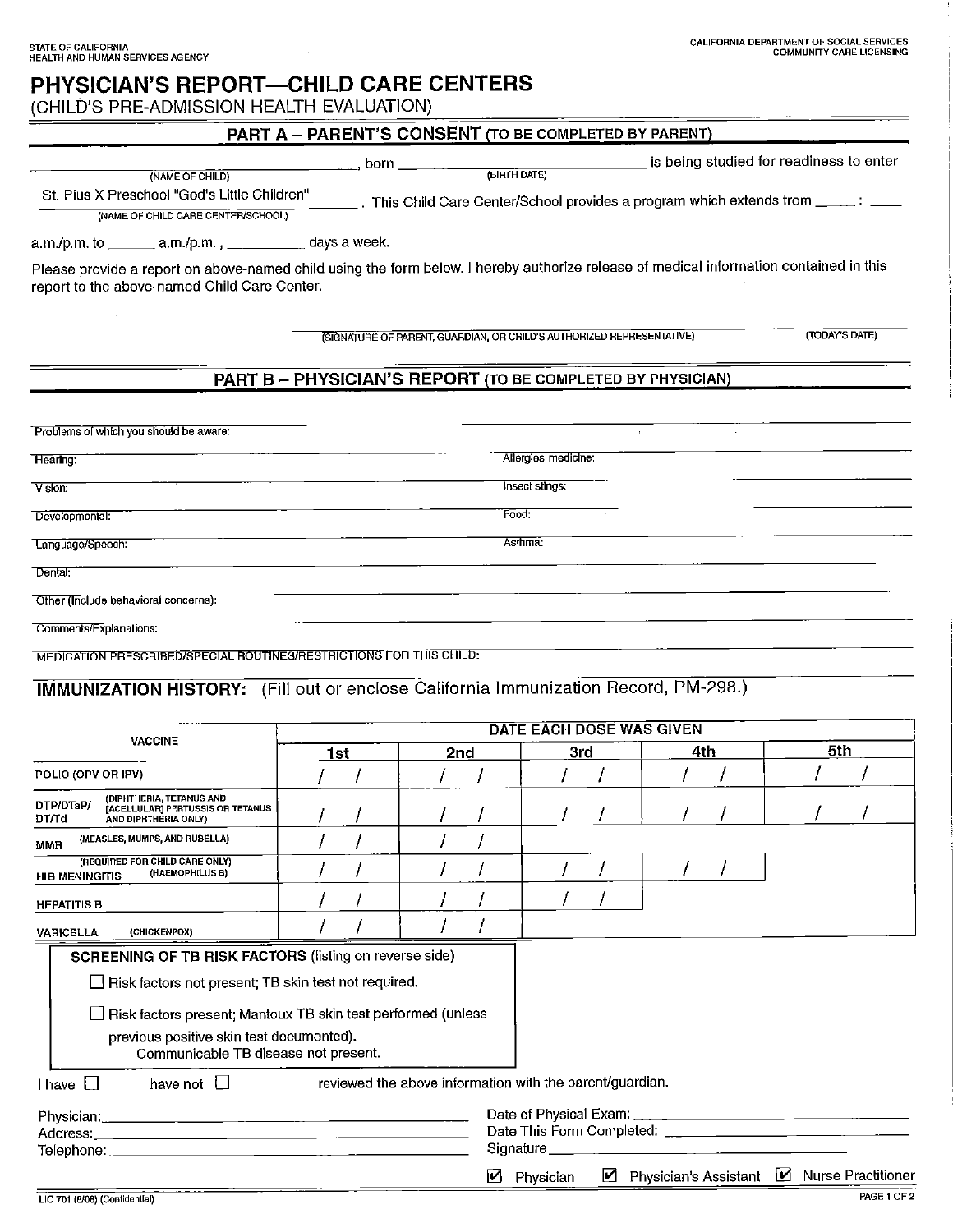#### RISK FACTORS FOR TB IN CHILDREN:

- $\hat{\mathbf{r}}$ Have a family member or contacts with a history of confirmed or suspected TB.
- $\star$ Are in foreign-born families and from high-prevalence countries (Asia, Africa, Central and South America).
- $\star$ Live in out-of-home placements.
- $\star$ Have, or are suspected to have, HIV infection.
- $\star$ Live with an adult with HIV seropositivity.
- $\bullet$ Live with an adult who has been incarcerated in the last five years.
- $\star$ Live among, or are frequently exposed to, individuals who are homeless, migrant farm workers, users of street drugs, or residents in nursing homes.
- $\bullet$ Have abnormalities on chest X-ray suggestive of TB.
- k. Have clinical evidence of TB.

 $\ddot{ }$ 

Consult with your local health department's TB control program on any aspects of TB prevention and treatment.

 $\omega = 2\pi \pi/2$ 

an di salah sahiji désa<br>Salah sa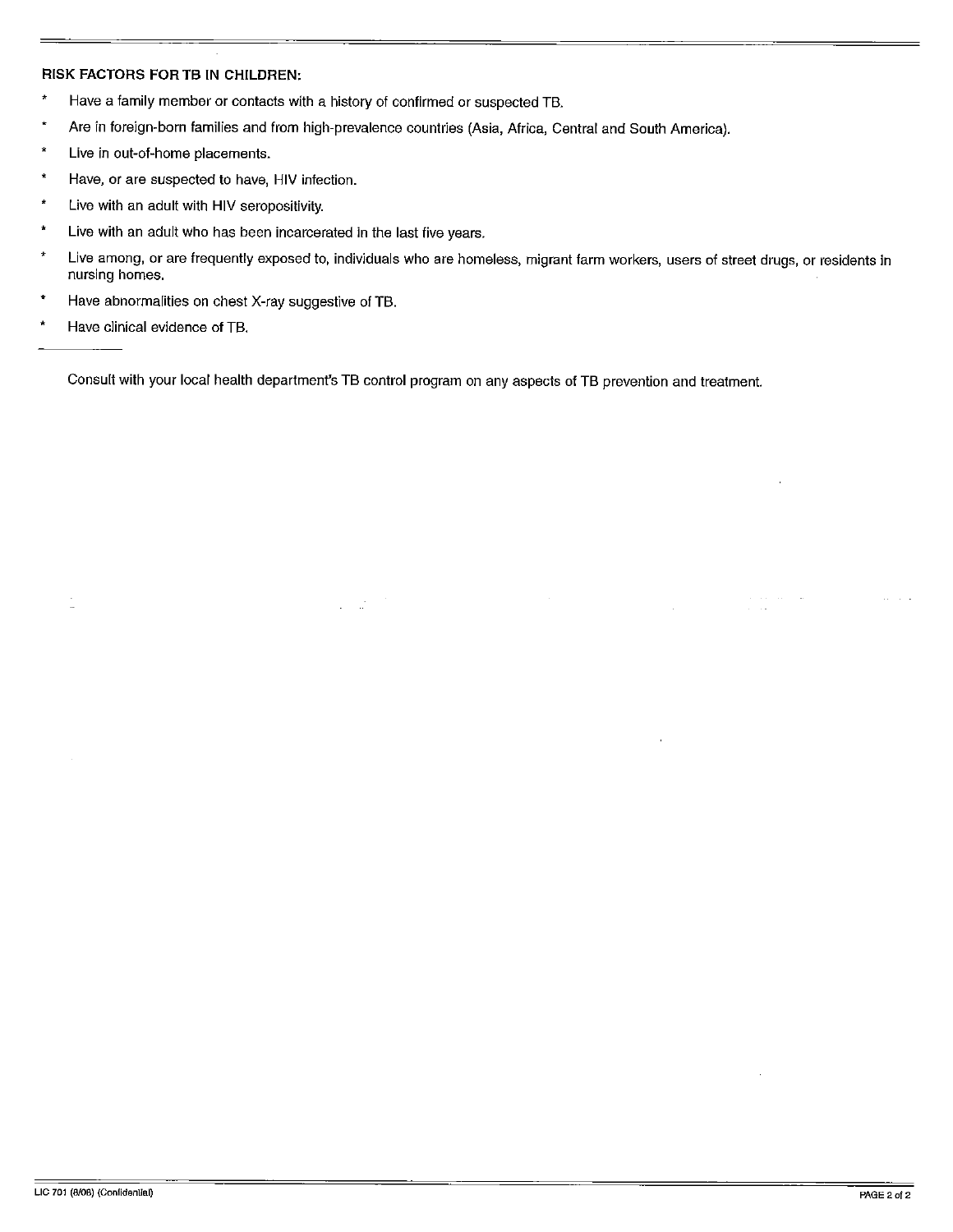# **IDENTIFICATION AND EMERGENCY INFORMATION** CHILD CARE CENTERS/FAMILY CHILD CARE HOMES

To Be Completed by Parent or Authorized Representative

| <b>CHILD'S NAME</b>           | LAST                                                 |                                                              | <b>MIDDLE</b>  | <b>FIRST</b>                                                                                                                                                                                     |              | SEX                     | <b>TELEPHONE</b>    |                           |
|-------------------------------|------------------------------------------------------|--------------------------------------------------------------|----------------|--------------------------------------------------------------------------------------------------------------------------------------------------------------------------------------------------|--------------|-------------------------|---------------------|---------------------------|
| <b>ADDRESS</b>                | <b>NUMBER</b>                                        | <b>STREET</b>                                                |                | CITY                                                                                                                                                                                             | <b>STATE</b> | ZIP                     | <b>BIRTHDATE</b>    |                           |
|                               | FATHER'S/GUARDIAN'S/FATHER'S DOMESTIC PARTNER'S NAME | LAST                                                         |                | <b>MIDDLE</b>                                                                                                                                                                                    | <b>FIRST</b> |                         |                     | <b>BUSINESS TELEPHONE</b> |
|                               |                                                      |                                                              |                |                                                                                                                                                                                                  |              |                         |                     |                           |
| HOME ADDRESS                  | NUMBER                                               | <b>STREET</b>                                                |                | CITY                                                                                                                                                                                             | <b>STATE</b> | ZIP                     |                     | HOME TELEPHONE            |
|                               |                                                      | MOTHER'S/GUARDIAN'S/MOTHER'S DOMESTIC PARTNER'S NAME LAST    | <b>MIDDLE</b>  |                                                                                                                                                                                                  | <b>FIRST</b> |                         |                     | <b>BUSINESS TELEPHONE</b> |
|                               |                                                      |                                                              |                |                                                                                                                                                                                                  |              |                         |                     |                           |
| <b>HOME ADDRESS</b>           | <b>NUMBER</b>                                        | <b>STREET</b>                                                |                | CITY                                                                                                                                                                                             | <b>STATE</b> | ZIP                     |                     | HOME TELEPHONE            |
|                               |                                                      |                                                              |                |                                                                                                                                                                                                  |              |                         |                     |                           |
| PERSON RESPONSIBLE FOR CHILD  |                                                      | <b>LAST NAME</b>                                             | <b>MIDDLE</b>  | <b>FIRST</b>                                                                                                                                                                                     |              | HOME TELEPHONE          |                     | <b>BUSINESS TELEPHONE</b> |
|                               |                                                      |                                                              |                |                                                                                                                                                                                                  |              |                         |                     |                           |
|                               |                                                      |                                                              |                | ADDITIONAL PERSONS WHO MAY BE CALLED IN AN EMERGENCY                                                                                                                                             |              |                         |                     |                           |
|                               | <b>NAME</b>                                          |                                                              |                | <b>ADDRESS</b>                                                                                                                                                                                   |              | <b>TELEPHONE</b>        |                     | <b>RELATIONSHIP</b>       |
|                               |                                                      |                                                              |                |                                                                                                                                                                                                  |              |                         |                     |                           |
|                               |                                                      |                                                              |                |                                                                                                                                                                                                  |              |                         |                     |                           |
|                               |                                                      |                                                              |                |                                                                                                                                                                                                  |              |                         |                     |                           |
|                               |                                                      |                                                              |                |                                                                                                                                                                                                  |              |                         |                     |                           |
|                               |                                                      |                                                              |                |                                                                                                                                                                                                  |              |                         |                     |                           |
|                               |                                                      |                                                              |                | PHYSICIAN OR DENTIST TO BE CALLED IN AN EMERGENCY                                                                                                                                                |              |                         |                     |                           |
| PHYSICIAN                     |                                                      |                                                              | <b>ADDRESS</b> |                                                                                                                                                                                                  |              | MEDICAL PLAN AND NUMBER | <b>TELEPHONE</b>    |                           |
|                               |                                                      |                                                              |                |                                                                                                                                                                                                  |              |                         |                     |                           |
| <b>DENTIST</b>                |                                                      |                                                              | <b>ADDRESS</b> |                                                                                                                                                                                                  |              | MEDICAL PLAN AND NUMBER | <b>TELEPHONE</b>    |                           |
|                               |                                                      | IF PHYSICIAN CANNOT BE REACHED, WHAT ACTION SHOULD BE TAKEN? |                |                                                                                                                                                                                                  |              |                         |                     |                           |
|                               | CALL EMERGENCY HOSPITAL                              | $\square$ other                                              | EXPLAIN:       |                                                                                                                                                                                                  |              |                         |                     |                           |
|                               |                                                      |                                                              |                | NAMES OF PERSONS AUTHORIZED TO TAKE CHILD FROM THE FACILITY<br>(CHILD WILL NOT BE ALLOWED TO LEAVE WITH ANY OTHER PERSON WITHOUT WRITTEN AUTHORIZATION FROM PARENT OR AUTHORIZED REPRESENTATIVE) |              |                         |                     |                           |
|                               |                                                      | <b>NAME</b>                                                  |                |                                                                                                                                                                                                  |              |                         | <b>RELATIONSHIP</b> |                           |
|                               |                                                      |                                                              |                |                                                                                                                                                                                                  |              |                         |                     |                           |
|                               |                                                      |                                                              |                |                                                                                                                                                                                                  |              |                         |                     |                           |
|                               |                                                      |                                                              |                |                                                                                                                                                                                                  |              |                         |                     |                           |
|                               |                                                      |                                                              |                |                                                                                                                                                                                                  |              |                         |                     |                           |
|                               |                                                      |                                                              |                |                                                                                                                                                                                                  |              |                         |                     |                           |
|                               |                                                      |                                                              |                |                                                                                                                                                                                                  |              |                         |                     |                           |
| TIME CHILD WILL BE CALLED FOR |                                                      |                                                              |                |                                                                                                                                                                                                  |              |                         |                     |                           |
|                               |                                                      |                                                              |                |                                                                                                                                                                                                  |              |                         |                     |                           |
|                               |                                                      | SIGNATURE OF PARENT/GUARDIAN OR AUTHORIZED REPRESENTATIVE    |                |                                                                                                                                                                                                  |              |                         | DATE                |                           |
|                               |                                                      |                                                              |                | TO BE COMPLETED BY FACILITY DIRECTOR/ADMINISTRATOR/FAMILY CHILD CARE HOMES LICENSEE                                                                                                              |              |                         |                     |                           |
| DATE OF ADMISSION             |                                                      |                                                              |                | DATE LEFT                                                                                                                                                                                        |              |                         |                     |                           |
| LIC 700 (B/08)(CONFIDENTIAL)  |                                                      |                                                              |                |                                                                                                                                                                                                  |              |                         |                     |                           |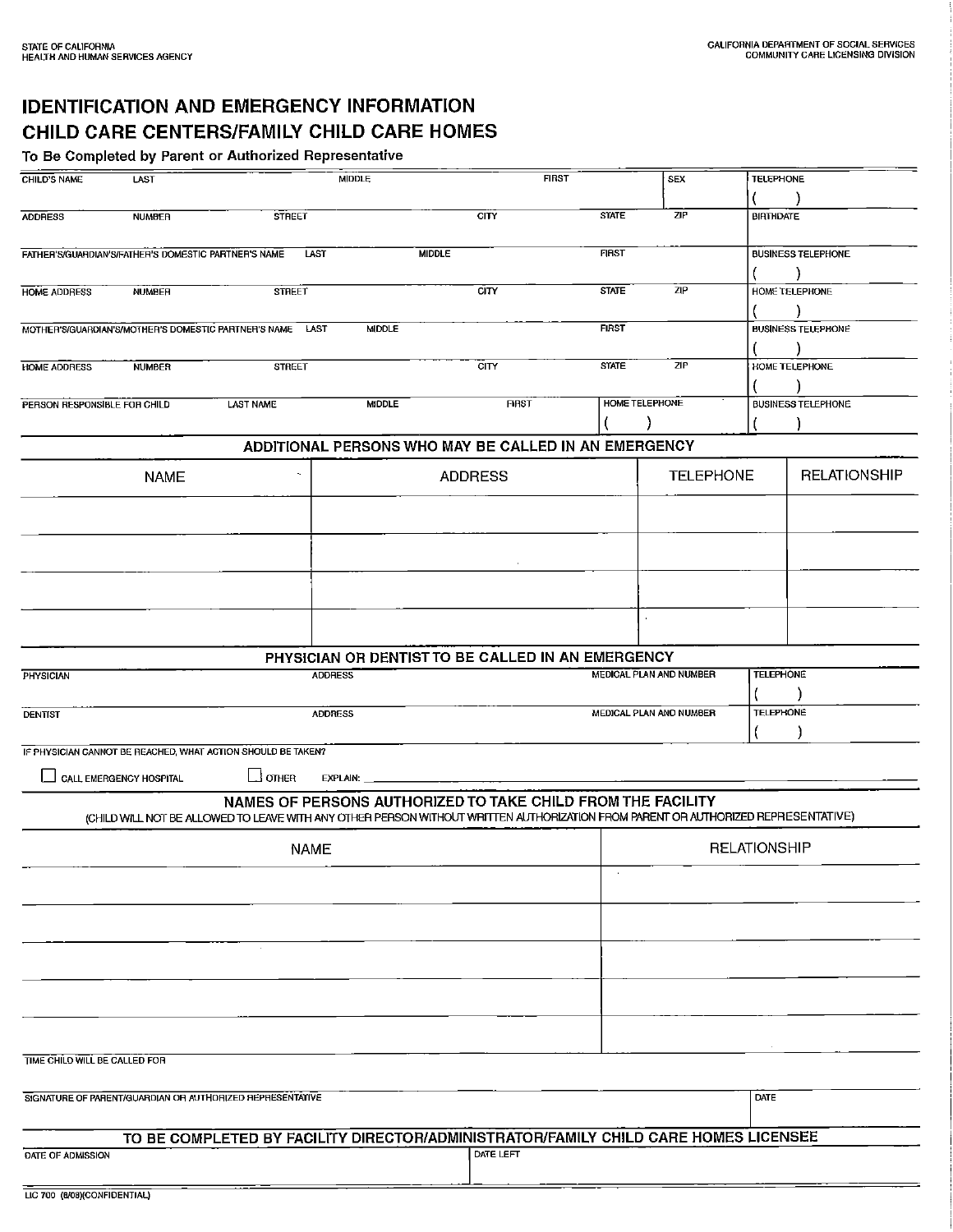$\label{eq:2.1} \frac{1}{\sqrt{2}}\int_{\mathbb{R}^3}\frac{1}{\sqrt{2}}\left(\frac{1}{\sqrt{2}}\right)^2\left(\frac{1}{\sqrt{2}}\right)^2\left(\frac{1}{\sqrt{2}}\right)^2\left(\frac{1}{\sqrt{2}}\right)^2\left(\frac{1}{\sqrt{2}}\right)^2\left(\frac{1}{\sqrt{2}}\right)^2\left(\frac{1}{\sqrt{2}}\right)^2\left(\frac{1}{\sqrt{2}}\right)^2\left(\frac{1}{\sqrt{2}}\right)^2\left(\frac{1}{\sqrt{2}}\right)^2\left(\frac{1}{\sqrt{2}}\right)^2\left(\frac$ 

 $\label{eq:2.1} \frac{1}{\sqrt{2}}\left(\frac{1}{\sqrt{2}}\right)^{2} \left(\frac{1}{\sqrt{2}}\right)^{2} \left(\frac{1}{\sqrt{2}}\right)^{2} \left(\frac{1}{\sqrt{2}}\right)^{2} \left(\frac{1}{\sqrt{2}}\right)^{2} \left(\frac{1}{\sqrt{2}}\right)^{2} \left(\frac{1}{\sqrt{2}}\right)^{2} \left(\frac{1}{\sqrt{2}}\right)^{2} \left(\frac{1}{\sqrt{2}}\right)^{2} \left(\frac{1}{\sqrt{2}}\right)^{2} \left(\frac{1}{\sqrt{2}}\right)^{2} \left(\$ 

# a sa mga banda ay isang pag-ang pag-ang pag-ang pag-ang pag-ang pag-ang pag-ang pag-ang pag-ang pag-ang pag-an<br>Sa pag-ang pag-ang pag-ang pag-ang pag-ang pag-ang pag-ang pag-ang pag-ang pag-ang pag-ang pag-ang pag-ang pag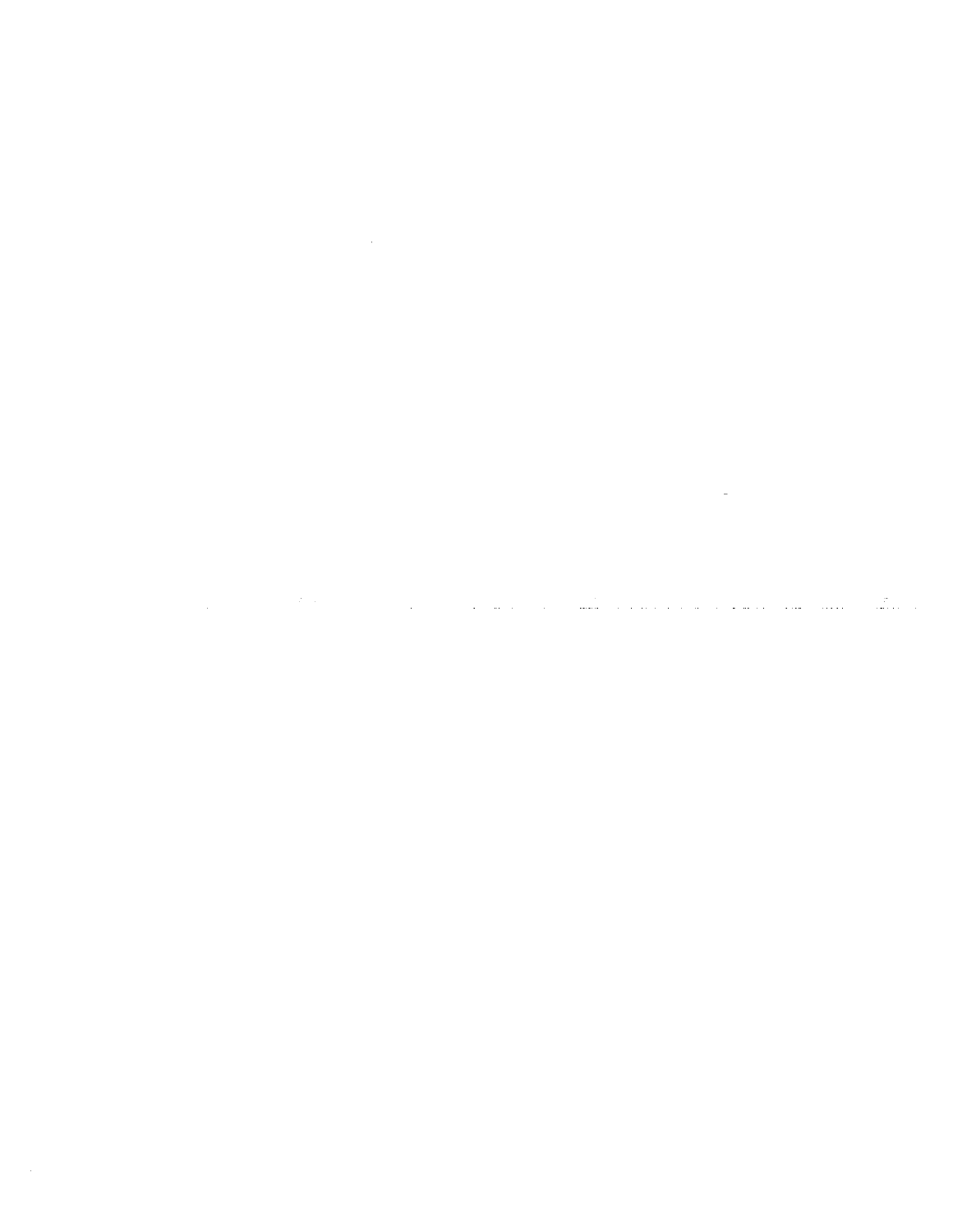# **PERSONAL RIGHTS**

|  |  |  |  |  |  |  | Child Care Centers |
|--|--|--|--|--|--|--|--------------------|
|--|--|--|--|--|--|--|--------------------|

Personal Rights, See Section 101223 for waiver conditions applicable to Child Care Centers.

- Child Care Centers. Each child receiving services from a Child Care Center shall have rights which include, but are  $(a)$ not limited to, the following:
	- To be accorded dignity in his/her personal relationships with staff and other persons.  $(1)$
	- To be accorded safe, healthful and comfortable accommodations, furnishings and equipment to meet his/her  $(2)$ needs.
	- To be free from corporal or unusual punishment, infliction of pain, humiliation, intimidation, ridicule, coercion,  $(3)$ threat, mental abuse, or other actions of a punitive nature, including but not limited to: interference with daily living functions, including eating, sleeping, or toileting; or withholding of shelter, clothing, medication or aids to physical functioning.
	- To be informed, and to have his/her authorized representative, if any, informed by the licensee of the  $(4)$ provisions of law regarding complaints including, but not limited to, the address and telephone number of the complaint receiving unit of the licensing agency and of information regarding confidentiality.
	- To be free to attend religious services or activities of his/her choice and to have visits from the spiritual advisor  $(5)$ of his/her choice. Attendance at religious services, either in or outside the facility, shall be on a completely voluntary basis. In Child Care Centers, decisions concerning attendance at religious services or visits from spiritual advisors shall be made by the parent(s), or quardian(s) of the child.
	- Not to be locked in any room, building, or facility premises by day or night.  $(6)$
	- Not to be placed in any restraining device, except a supportive restraint approved in advance by the licensing  $(7)$ agency.

#### THE REPRESENTATIVE/PARENT/GUARDIAN HAS THE RIGHT TO BE INFORMED OF THE APPROPRIATE LICENSING AGENCY TO CONTACT REGARDING COMPLAINTS, WHICH IS:

| <b>NAME</b><br><b>Community Care Licensing</b>                                                                                                                                                                                                                                                                        |                    |                                     |                                            |
|-----------------------------------------------------------------------------------------------------------------------------------------------------------------------------------------------------------------------------------------------------------------------------------------------------------------------|--------------------|-------------------------------------|--------------------------------------------|
| <b>ADDRESS</b><br>7575 Metropolitan Drive #110                                                                                                                                                                                                                                                                        |                    |                                     |                                            |
| <b>CITY</b><br>San Diego, California                                                                                                                                                                                                                                                                                  |                    | ZIP CODE<br>92108                   | AREA CODE/TELEPHONE NUMBER<br>619-767-2200 |
| TO: PARENT/GUARDIAN/CHILD OR AUTHORIZED REPRESENTATIVE:                                                                                                                                                                                                                                                               | <b>DETACH HERE</b> |                                     | PLACE IN CHILD'S FILE                      |
| Upon satisfactory and full disclosure of the personal rights as explained, complete the following acknowledgment:<br>ACKNOWLEDGMENT: I/We have been personally advised of, and have received a copy of the personal rights contained in the<br>California Code of Regulations, Title 22, at the time of admission to: |                    |                                     |                                            |
| (PRINT THE NAME OF THE FACILITY)                                                                                                                                                                                                                                                                                      |                    | (PRINT THE ADDRESS OF THE FACILITY) |                                            |
| (PRINT THE NAME OF THE CHILD)                                                                                                                                                                                                                                                                                         |                    |                                     |                                            |
| (SIGNATURE OF THE REPRESENTATIVE/PARENT/GUARDIAN)                                                                                                                                                                                                                                                                     |                    |                                     |                                            |
| (TITLE OF THE REPRESENTATIVE/PARENT/GUARDIAN)                                                                                                                                                                                                                                                                         |                    |                                     | (DATE)                                     |
|                                                                                                                                                                                                                                                                                                                       |                    |                                     |                                            |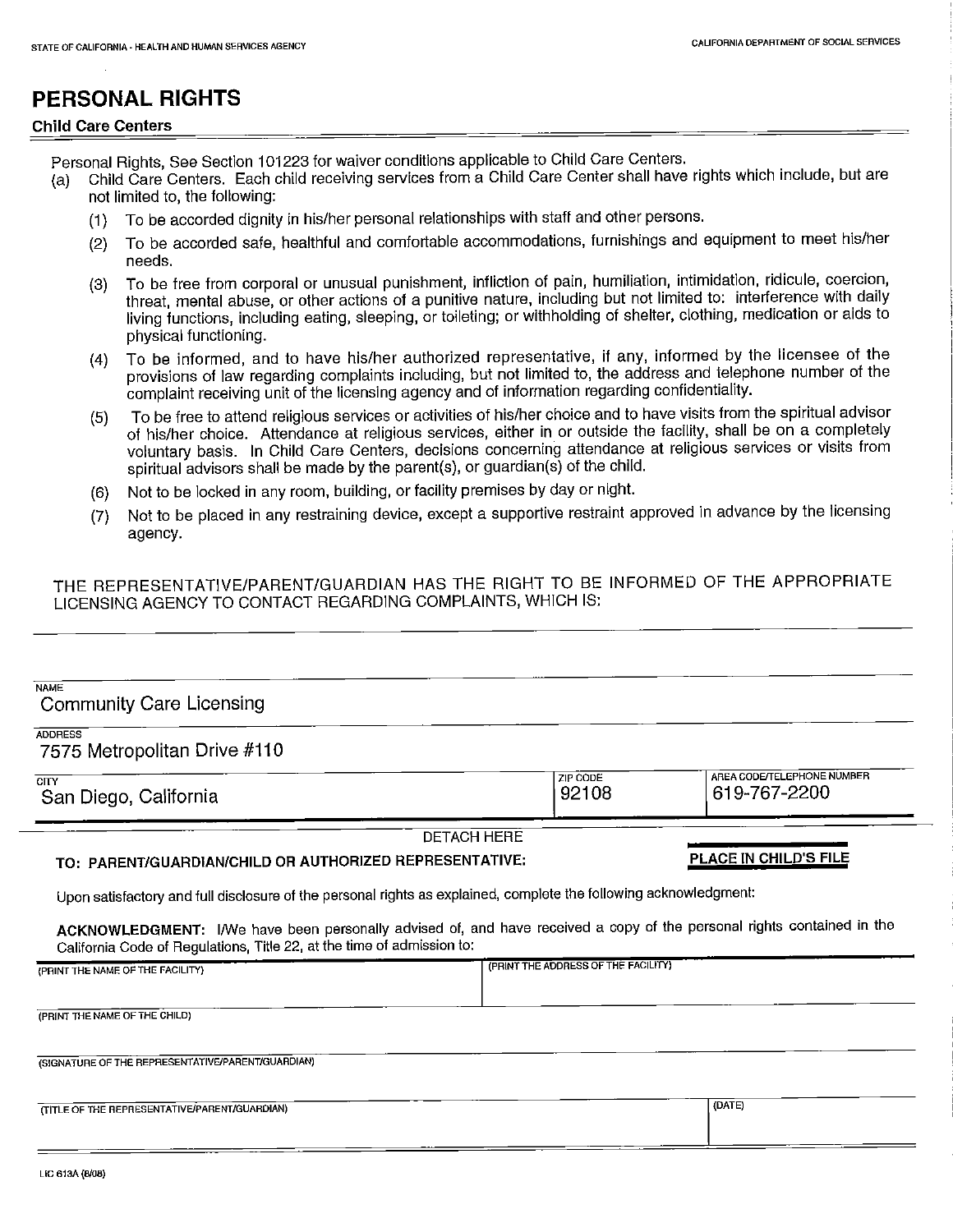and the maximum companies are a series of the second construction of the construction of the second companies

 $\label{eq:2.1} \mathcal{L}_{\text{max}}(\mathcal{L}_{\text{max}}) = \mathcal{L}_{\text{max}}(\mathcal{L}_{\text{max}})$ 

 $\label{eq:2.1} \frac{1}{\sqrt{2}}\int_{\mathbb{R}^3}\frac{1}{\sqrt{2}}\left(\frac{1}{\sqrt{2}}\right)^2\frac{1}{\sqrt{2}}\left(\frac{1}{\sqrt{2}}\right)^2\frac{1}{\sqrt{2}}\left(\frac{1}{\sqrt{2}}\right)^2.$ 

 $\label{eq:2.1} \frac{1}{\sqrt{2}}\int_{\mathbb{R}^3}\frac{1}{\sqrt{2}}\left(\frac{1}{\sqrt{2}}\right)^2\frac{1}{\sqrt{2}}\left(\frac{1}{\sqrt{2}}\right)^2\frac{1}{\sqrt{2}}\left(\frac{1}{\sqrt{2}}\right)^2\frac{1}{\sqrt{2}}\left(\frac{1}{\sqrt{2}}\right)^2.$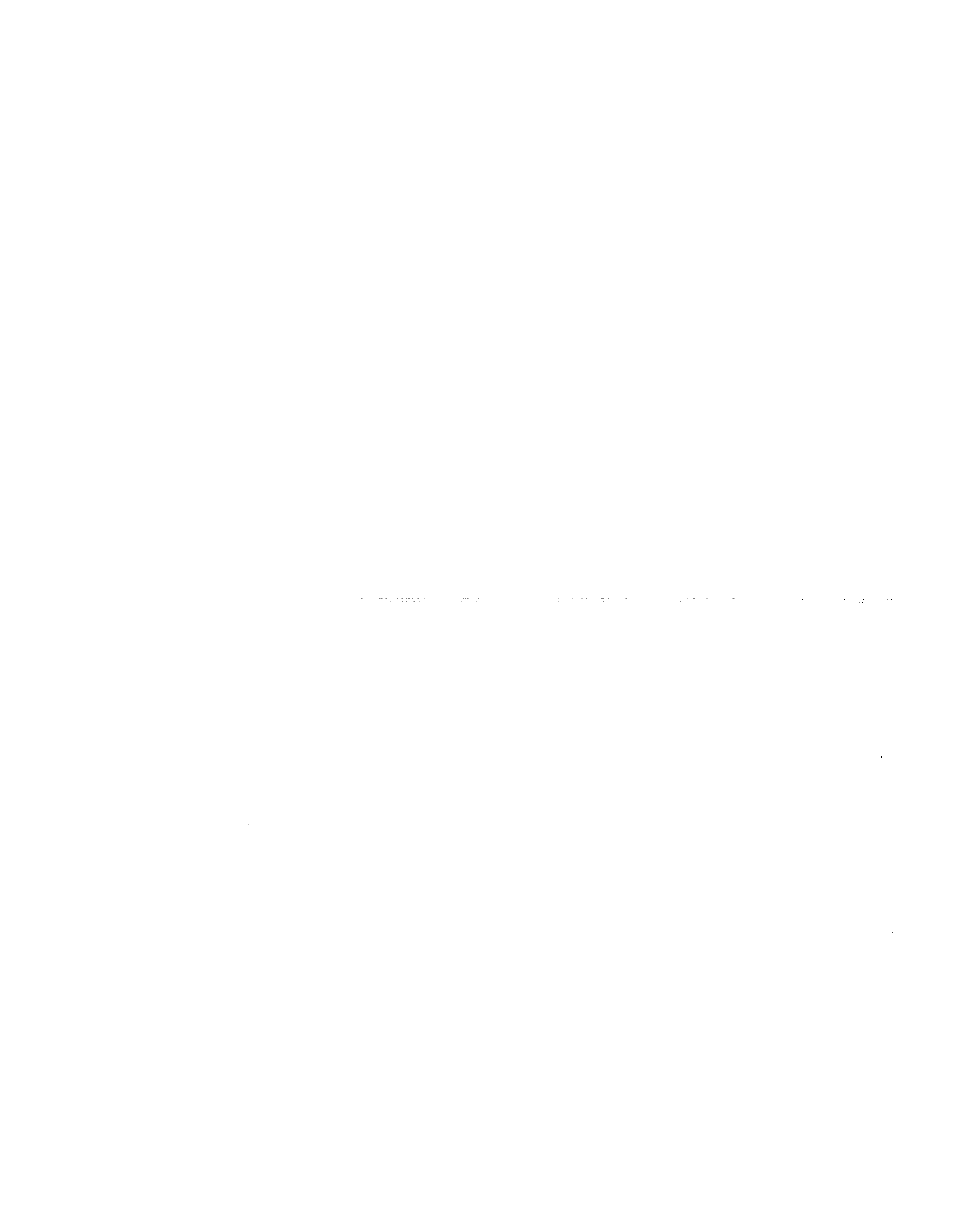#### **CHILD CARE CENTER NOTIFICATION OF PARENTS' RIGHTS**

#### **PARENTS' RIGHTS**

As a Parent/Authorized Representative, you have the right to:

- Enter and inspect the child care center without advance notice whenever children are in care.  $\mathbf 1$ .
- File a complaint against the licensee with the licensing office and review the licensee's public file  $\mathbf{2}$ kept by the licensing office.
- Review, at the child care center, reports of licensing visits and substantiated complaints against the 3. licensee made during the last three years.
- Complain to the licensing office and inspect the child care center without discrimination or retaliation  $\overline{4}$ . against you or your child.
- Request in writing that a parent not be allowed to visit your child or take your child from the child 5. care center, provided you have shown a certified copy of a court order.
- Receive from the licensee the name, address and telephone number of the local licensing office. 6.

| Licensing Office Name:        | Community Care Licensing                         |
|-------------------------------|--------------------------------------------------|
| Licensing Office Address:     | 7575 Metropolitan Drive #110 San Diego, Ca 92108 |
| Licensing Office Telephone #: | 619-767-2200                                     |

- Be informed by the licensee, upon request, of the name and type of association to the child care 7. center for any adult who has been granted a criminal record exemption, and that the name of the person may also be obtained by contacting the local licensing office.
- Receive, from the licensee, the Caregiver Background Check Process form. 8.
- NOTE: CALIFORNIA STATE LAW PROVIDES THAT THE LICENSEE MAY DENY ACCESS TO THE CHILD CARE CENTER TO A PARENT/AUTHORIZED REPRESENTATIVE IF THE BEHAVIOR OF THE PARENT/AUTHORIZED REPRESENTATIVE POSES A RISK TO CHILDREN IN CARE.

For the Department of Justice "Registered Sex Offender"database, go to www.meganslaw.ca.gov

LIC 995 (9/08)

(Detach Here - Give Upper Portion to Parents)

#### ACKNOWLEDGEMENT OF NOTIFICATION OF PARENTS' RIGHTS (Parent/Authorized Representative Signature Required)

|                                                                                    | have |
|------------------------------------------------------------------------------------|------|
| received a copy of the "CHILD CARE CENTER NOTIFICATION OF PARENTS' RIGHTS" and the |      |
| CAREGIVER BACKGROUND CHECK PROCESS form from the licensee.                         |      |
| St. Pius X Preschool "God's Little Children"                                       |      |
| Name of Child Care Center                                                          |      |
|                                                                                    |      |

Signature (Parent/Authorized Representative)

Date

This Acknowledgement must be kept in child's file and a copy of the Notification given to **NOTE:** parent/authorized representative.

For the Department of Justice "Registered Sex Offender"database go to www.meganslaw.ca.gov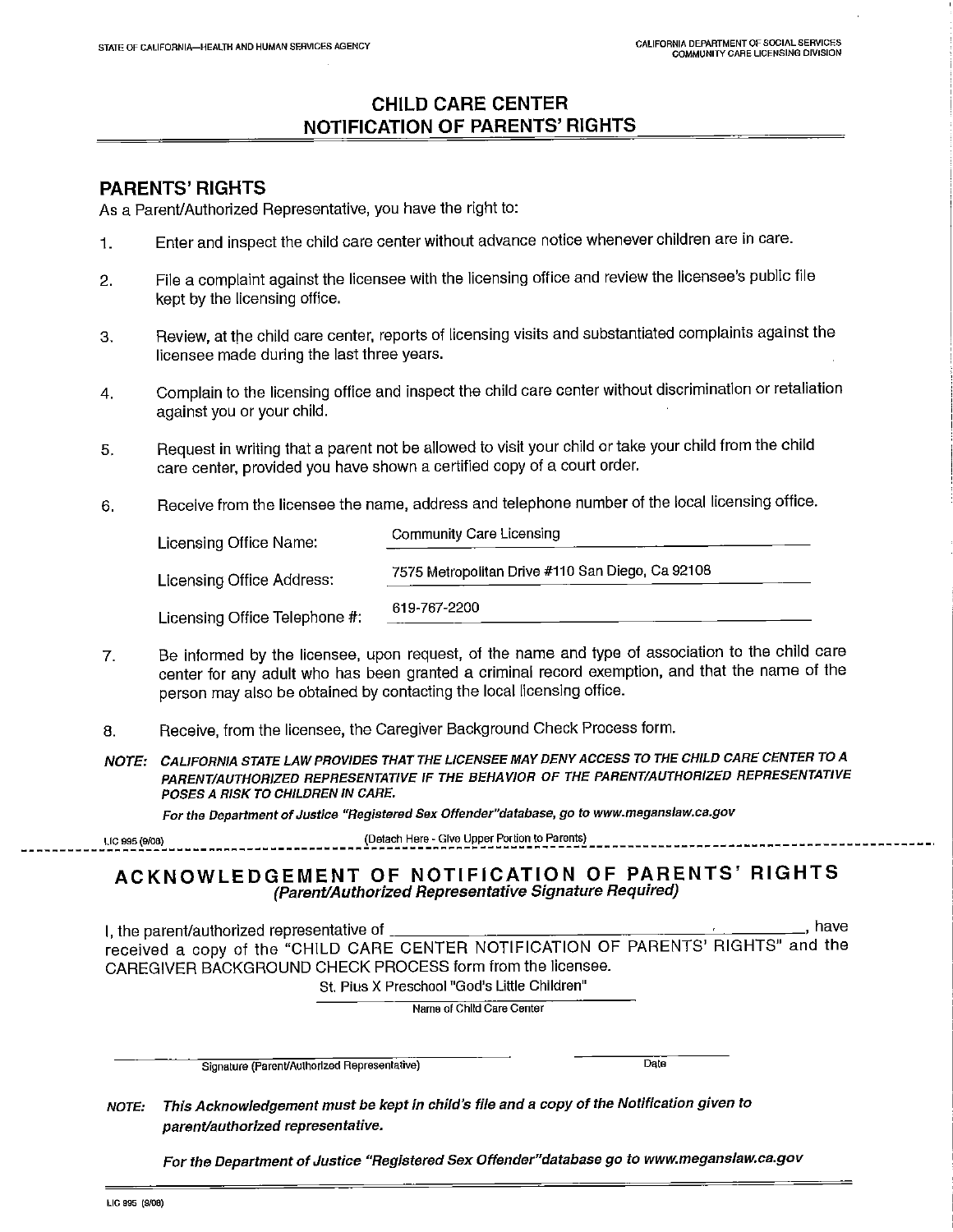$\label{eq:2.1} \frac{1}{\sqrt{2}}\int_{0}^{\infty}\frac{1}{\sqrt{2\pi}}\left(\frac{1}{\sqrt{2\pi}}\right)^{2}d\mu\int_{0}^{\infty}\frac{1}{\sqrt{2\pi}}\left(\frac{1}{\sqrt{2\pi}}\right)^{2}d\mu\int_{0}^{\infty}\frac{1}{\sqrt{2\pi}}\frac{1}{\sqrt{2\pi}}\frac{1}{\sqrt{2\pi}}\frac{1}{\sqrt{2\pi}}\frac{1}{\sqrt{2\pi}}\frac{1}{\sqrt{2\pi}}\frac{1}{\sqrt{2\pi}}\frac{1}{\sqrt{2\pi}}\frac{1}{\sqrt{$ 

 $\label{eq:2.1} \mathcal{L}(\mathcal{L}^{\text{max}}_{\text{max}}(\mathcal{L}^{\text{max}}_{\text{max}}))$ 

 $\label{eq:2.1} \frac{1}{\sqrt{2}}\int_{\mathbb{R}^3}\frac{1}{\sqrt{2}}\left(\frac{1}{\sqrt{2}}\right)^2\frac{1}{\sqrt{2}}\left(\frac{1}{\sqrt{2}}\right)^2\frac{1}{\sqrt{2}}\left(\frac{1}{\sqrt{2}}\right)^2\frac{1}{\sqrt{2}}\left(\frac{1}{\sqrt{2}}\right)^2\frac{1}{\sqrt{2}}\left(\frac{1}{\sqrt{2}}\right)^2\frac{1}{\sqrt{2}}\frac{1}{\sqrt{2}}\frac{1}{\sqrt{2}}\frac{1}{\sqrt{2}}\frac{1}{\sqrt{2}}\frac{1}{\sqrt{2}}$ 

 $\label{eq:2.1} \mathcal{L}(\mathcal{L}^{\text{max}}_{\mathcal{L}}(\mathcal{L}^{\text{max}}_{\mathcal{L}}),\mathcal{L}^{\text{max}}_{\mathcal{L}^{\text{max}}_{\mathcal{L}}})$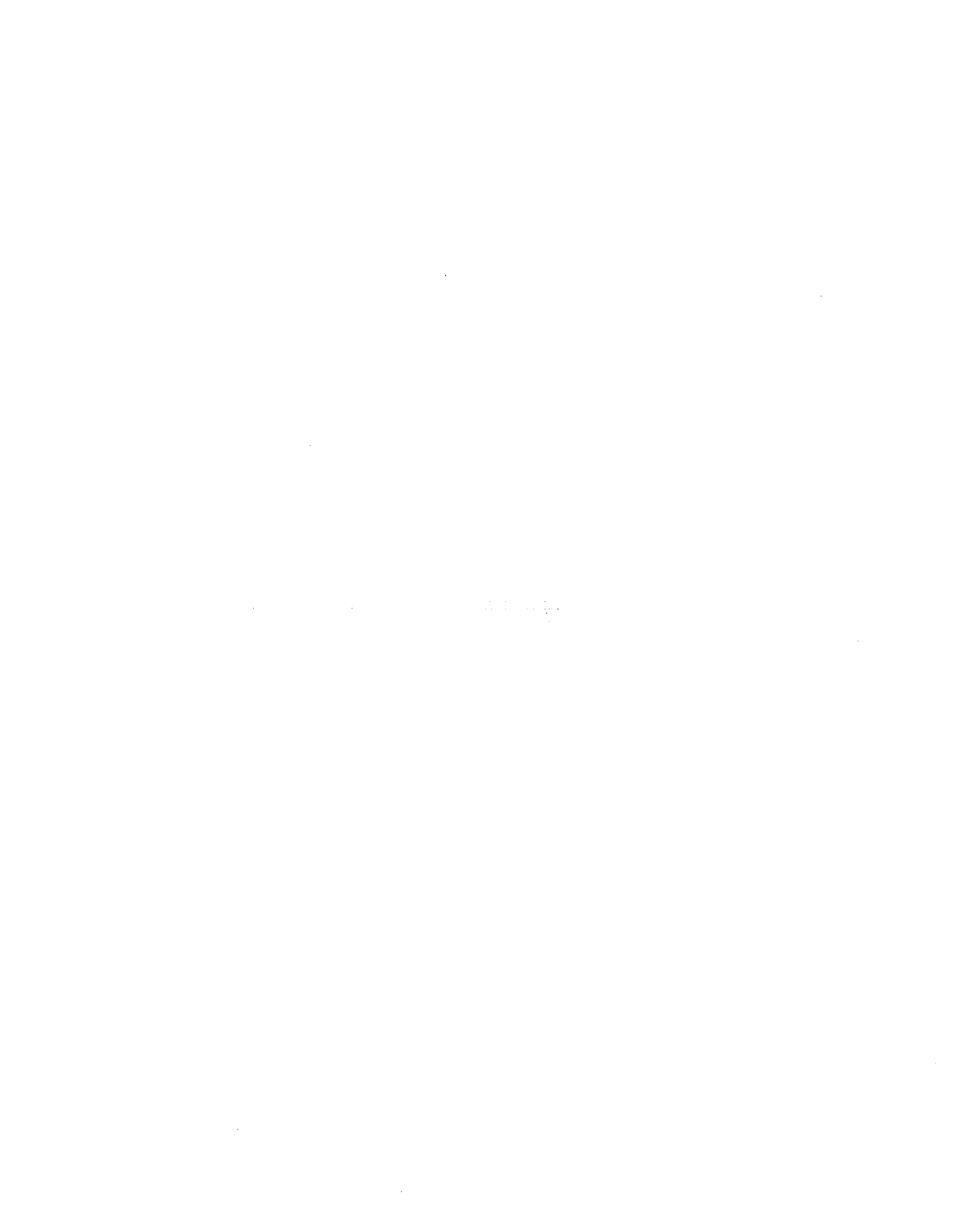#### **CHILD'S PREADMISSION HEALTH HISTORY-PARENT'S REPORT**

l.

|                                                                                                 |                                   |                                  |        | <b>SEX</b>                                                   | <b>BIRTH DATE</b> |                                    |                                                                  |                                                                |
|-------------------------------------------------------------------------------------------------|-----------------------------------|----------------------------------|--------|--------------------------------------------------------------|-------------------|------------------------------------|------------------------------------------------------------------|----------------------------------------------------------------|
| <b>CHILD'S NAME</b>                                                                             |                                   |                                  |        |                                                              |                   |                                    |                                                                  | DOES FATHER/FATHER'S DOMESTIC PARTNER LIVE IN HOME WITH CHILD? |
| FATHER'S/FATHER'S DOMESTIC PARTNER'S NAME                                                       |                                   |                                  |        |                                                              |                   |                                    |                                                                  | DOES MOTHER/MOTHER'S DOMESTIC PARTNER LIVE IN HOME WITH CHILD? |
| MOTHER'S/MOTHER'S DOMESTIC PARTNER'S NAME                                                       |                                   |                                  |        |                                                              |                   |                                    |                                                                  |                                                                |
| IS /HAS CHILD BEEN UNDER REGULAR SUPERVISION OF PHYSICIAN?                                      |                                   |                                  |        |                                                              |                   |                                    | DATE OF LAST PHYSICAL/MEDICAL EXAMINATION                        |                                                                |
| DEVELOPMENTAL HISTORY (*For infants and preschool-age children only)<br><b>WALKED AT*</b>       |                                   | <b>BEGAN TALKING AT*</b>         |        |                                                              |                   | <b>TOILET TRAINING STARTED AT*</b> |                                                                  |                                                                |
|                                                                                                 | <b>MONTHS</b>                     |                                  |        | <b>MONTHS</b>                                                |                   |                                    |                                                                  | <b>MONTHS</b>                                                  |
| PAST ILLNESSES - Check illnesses that child has had and specify approximate dates of illnesses: |                                   |                                  |        | <b>DATES</b>                                                 |                   |                                    |                                                                  | <b>DATES</b>                                                   |
| Chicken Pox                                                                                     | <b>DATES</b>                      | □<br><b>Diabetes</b>             |        |                                                              |                   | $\Box$                             | Poliomyelitis                                                    |                                                                |
| □                                                                                               |                                   |                                  |        |                                                              |                   | $\Box$                             | Ten-Day Measles                                                  |                                                                |
| Asthma<br>□                                                                                     |                                   | Epilepsy<br>$\Box$               |        |                                                              |                   | (Rubeola)                          |                                                                  |                                                                |
| <b>Rheumatic Fever</b><br>□                                                                     |                                   | Whooping cough<br>$\Box$         |        |                                                              |                   | $\Box$                             | Three-Day Measles                                                |                                                                |
| Hay Fever<br>□                                                                                  |                                   | ◘<br>Mumps                       |        |                                                              |                   | (Rubella)                          |                                                                  |                                                                |
| SPECIFY ANY OTHER SERIOUS OR SEVERE ILLNESSES OR ACCIDENTS                                      |                                   |                                  |        |                                                              |                   |                                    |                                                                  |                                                                |
| DOES CHILD HAVE FREQUENT COLDS?                                                                 | $\Box$<br>$\Box$ YES<br><b>NO</b> | HOW MANY IN LAST YEAR?           |        | LIST ANY ALLERGIES STAFF SHOULD BE AWARE OF                  |                   |                                    |                                                                  |                                                                |
| DAILY ROUTINES (*For Infants and preschool-age children only)                                   |                                   |                                  |        |                                                              |                   |                                    | DOES CHILD SLEEP WELL?*                                          |                                                                |
| WHAT TIME DOES CHILD GET UP?*                                                                   |                                   | WHAT TIME DOES CHILD GO TO BED?* |        |                                                              |                   |                                    |                                                                  |                                                                |
| DOES CHILD SLEEP DURING THE DAY?*                                                               |                                   | WHEN?*                           |        |                                                              |                   | <b>HOW LONG?*</b>                  |                                                                  |                                                                |
| <b>OIET PATTERN:</b><br>(What does child usually                                                | <b>BREAKFAST</b>                  |                                  |        |                                                              |                   |                                    | WHAT ARE USUAL EATING HOURS?                                     |                                                                |
| eat for these meals?)<br><b>LUNCH</b>                                                           |                                   |                                  |        |                                                              |                   | LUNCH.<br><b>DINNER</b>            |                                                                  |                                                                |
| <b>DINNER</b>                                                                                   |                                   |                                  |        |                                                              |                   |                                    |                                                                  |                                                                |
| ANY FOOD DISLIKES?                                                                              |                                   |                                  |        | ANY EATING PROBLEMS?                                         |                   |                                    |                                                                  |                                                                |
| IS CHILD TOILET TRAINED?*                                                                       | IF YES, AT WHAT STAGE:*           |                                  |        | ARE BOWEL MOVEMENTS REQULAR? <sup>*</sup>                    |                   |                                    | WHAT IS USUAL TIME? <sup>*</sup>                                 |                                                                |
| Ш<br>YES<br><b>NO</b>                                                                           |                                   |                                  | $\Box$ | <b>YES</b>                                                   | <b>NO</b>         |                                    |                                                                  |                                                                |
| WORD USED FOR "BOWEL MOVEMENT"*                                                                 |                                   |                                  |        | WORD USED FOR URINATION*                                     |                   |                                    |                                                                  |                                                                |
| PARENT'S EVALUATION OF CHILD'S HEALTH                                                           |                                   |                                  |        |                                                              |                   |                                    |                                                                  |                                                                |
|                                                                                                 |                                   |                                  |        |                                                              |                   |                                    |                                                                  |                                                                |
| IS CHILD PRESENTLY UNDER A DOCTOR'S CARE?                                                       | IF YES, NAME OF DOCTOR:           |                                  | $\Box$ | DOES CHILD TAKE PRESCRIBED MEDICATION(S)?<br>YES <b>D</b> NO |                   |                                    | IF YES, WHAT KIND AND ANY SIDE EFFECTS:                          |                                                                |
| ⊔<br>ப<br>YES<br>NO.<br>DOES CHILD USE ANY SPECIAL DEVICE(S):                                   | F YES, WHAT KIND:                 |                                  |        |                                                              |                   |                                    | DOES CHILD USE ANY SPECIAL DEVICE(S) AT HOME? IF YES, WHAT KIND: |                                                                |
| $\Box$<br>Ц<br>YES<br><b>NO</b>                                                                 |                                   |                                  | $\Box$ | $\Box$ NO<br><b>YES</b>                                      |                   |                                    |                                                                  |                                                                |
| PARENT'S EVALUATION OF CHILD'S PERSONALITY                                                      |                                   |                                  |        |                                                              |                   |                                    |                                                                  |                                                                |
|                                                                                                 |                                   |                                  |        |                                                              |                   |                                    |                                                                  |                                                                |
| HOW DOES CHILD GET ALONG WITH PARENTS, BROTHERS, SISTERS AND OTHER CHILDREN?                    |                                   |                                  |        |                                                              |                   |                                    |                                                                  |                                                                |
|                                                                                                 |                                   |                                  |        |                                                              |                   |                                    |                                                                  |                                                                |
| HAS THE CHILD HAD GROUP PLAY EXPERIENCES?                                                       |                                   |                                  |        |                                                              |                   |                                    |                                                                  |                                                                |
| DOES THE CHILD HAVE ANY SPECIAL PROBLEMS/FEARS/NEEDS? (EXPLAIN.)                                |                                   |                                  |        |                                                              |                   |                                    |                                                                  |                                                                |
|                                                                                                 |                                   |                                  |        |                                                              |                   |                                    |                                                                  |                                                                |
| 一个人的人感情感到 2014年,1989年4月大学,有一个小时间, 网络威廉博德 铁路 化高温                                                 |                                   |                                  |        |                                                              |                   |                                    |                                                                  | 医中央 化甲基氧基碳酸 计循环式                                               |
| WHAT IS THE PLAN FOR CARE WHEN THE CHILD IS ILL?                                                |                                   |                                  |        |                                                              |                   |                                    |                                                                  |                                                                |
|                                                                                                 |                                   |                                  |        |                                                              |                   |                                    |                                                                  |                                                                |
| REASON FOR REQUESTING DAY CARE PLACEMENT                                                        |                                   |                                  |        |                                                              |                   |                                    |                                                                  |                                                                |
|                                                                                                 |                                   |                                  |        |                                                              |                   |                                    |                                                                  |                                                                |
| PARENT'S SIGNATURE                                                                              |                                   |                                  |        |                                                              |                   |                                    | DATE                                                             |                                                                |
|                                                                                                 |                                   |                                  |        |                                                              |                   |                                    |                                                                  |                                                                |
| LIC 702 (8/08) (CONFIDENTIAL)                                                                   |                                   |                                  |        |                                                              |                   |                                    |                                                                  |                                                                |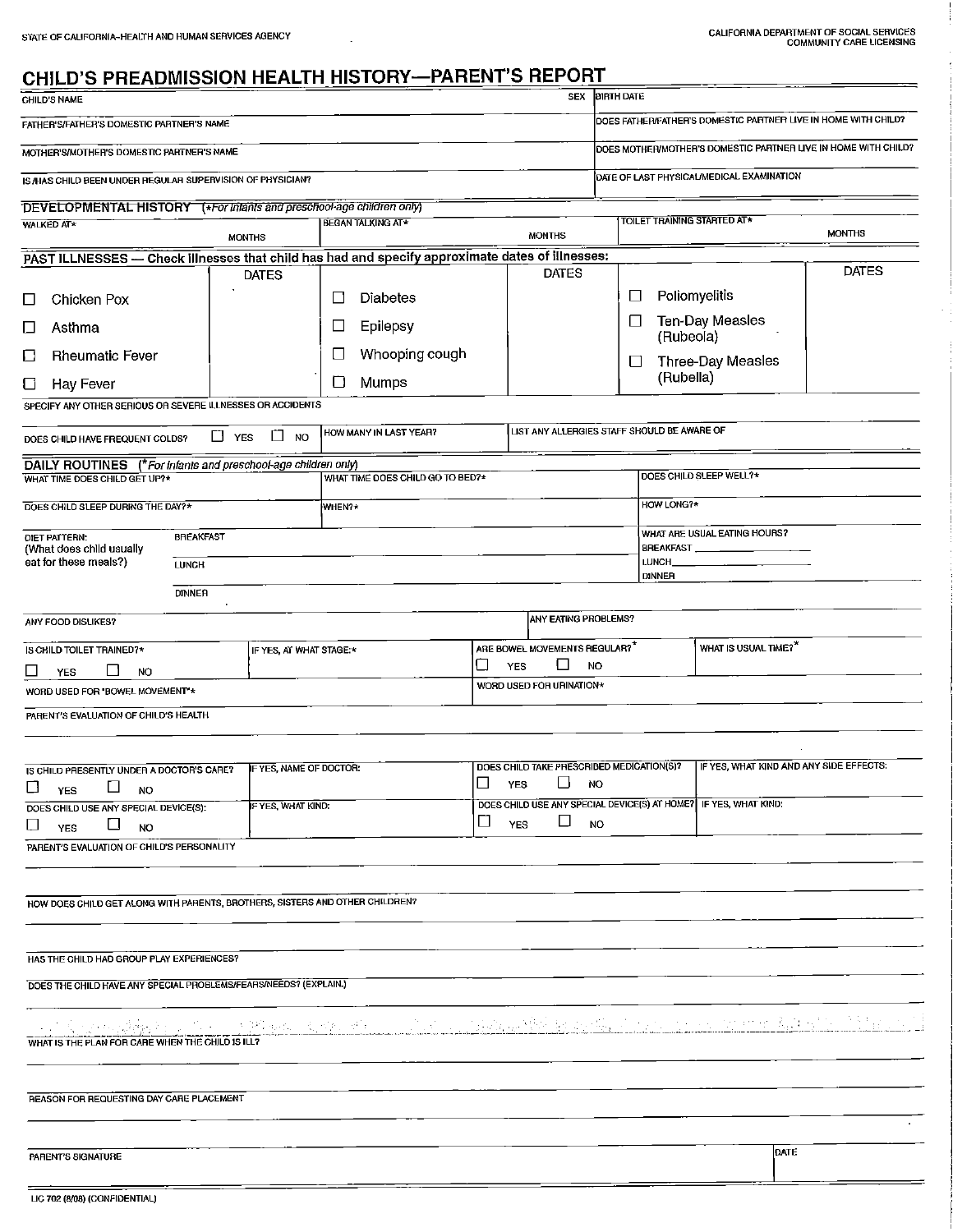$\label{eq:2.1} \frac{1}{\sqrt{2}}\int_{\mathbb{R}^3} \frac{1}{\sqrt{2}}\left(\frac{1}{\sqrt{2}}\right)^2\left(\frac{1}{\sqrt{2}}\right)^2\left(\frac{1}{\sqrt{2}}\right)^2\left(\frac{1}{\sqrt{2}}\right)^2\left(\frac{1}{\sqrt{2}}\right)^2\left(\frac{1}{\sqrt{2}}\right)^2\left(\frac{1}{\sqrt{2}}\right)^2\left(\frac{1}{\sqrt{2}}\right)^2\left(\frac{1}{\sqrt{2}}\right)^2\left(\frac{1}{\sqrt{2}}\right)^2\left(\frac{1}{\sqrt{2}}\right)^2\left(\$ 

 $\label{eq:2.1} \frac{1}{2} \sum_{i=1}^n \frac{1}{2} \sum_{j=1}^n \frac{1}{2} \sum_{j=1}^n \frac{1}{2} \sum_{j=1}^n \frac{1}{2} \sum_{j=1}^n \frac{1}{2} \sum_{j=1}^n \frac{1}{2} \sum_{j=1}^n \frac{1}{2} \sum_{j=1}^n \frac{1}{2} \sum_{j=1}^n \frac{1}{2} \sum_{j=1}^n \frac{1}{2} \sum_{j=1}^n \frac{1}{2} \sum_{j=1}^n \frac{1}{2} \sum_{j=1}^n \frac{$ 

 $\label{eq:2.1} \frac{1}{\sqrt{2}}\int_{0}^{\infty}\frac{1}{\sqrt{2\pi}}\left(\frac{1}{\sqrt{2\pi}}\right)^{2\alpha} \frac{1}{\sqrt{2\pi}}\int_{0}^{\infty}\frac{1}{\sqrt{2\pi}}\frac{1}{\sqrt{2\pi}}\frac{1}{\sqrt{2\pi}}\frac{1}{\sqrt{2\pi}}\frac{1}{\sqrt{2\pi}}\frac{1}{\sqrt{2\pi}}\frac{1}{\sqrt{2\pi}}\frac{1}{\sqrt{2\pi}}\frac{1}{\sqrt{2\pi}}\frac{1}{\sqrt{2\pi}}\frac{1}{\sqrt{2\pi}}\frac{1}{$ 

 $\label{eq:2.1} \frac{1}{\sqrt{2}}\int_{0}^{\infty}\frac{1}{\sqrt{2\pi}}\left(\frac{1}{\sqrt{2\pi}}\right)^{2\alpha} \frac{1}{\sqrt{2\pi}}\int_{0}^{\infty}\frac{1}{\sqrt{2\pi}}\left(\frac{1}{\sqrt{2\pi}}\right)^{\alpha} \frac{1}{\sqrt{2\pi}}\frac{1}{\sqrt{2\pi}}\int_{0}^{\infty}\frac{1}{\sqrt{2\pi}}\frac{1}{\sqrt{2\pi}}\frac{1}{\sqrt{2\pi}}\frac{1}{\sqrt{2\pi}}\frac{1}{\sqrt{2\pi}}\frac{1}{\sqrt{2\pi}}$ 

 $\label{eq:2.1} \frac{1}{\sqrt{2}}\int_{\mathbb{R}^3}\frac{1}{\sqrt{2}}\left(\frac{1}{\sqrt{2}}\right)^2\frac{1}{\sqrt{2}}\left(\frac{1}{\sqrt{2}}\right)^2\frac{1}{\sqrt{2}}\left(\frac{1}{\sqrt{2}}\right)^2\frac{1}{\sqrt{2}}\left(\frac{1}{\sqrt{2}}\right)^2\frac{1}{\sqrt{2}}\left(\frac{1}{\sqrt{2}}\right)^2\frac{1}{\sqrt{2}}\frac{1}{\sqrt{2}}\frac{1}{\sqrt{2}}\frac{1}{\sqrt{2}}\frac{1}{\sqrt{2}}\frac{1}{\sqrt{2}}$ 

 $\sim 10^{11}$  km s  $^{-1}$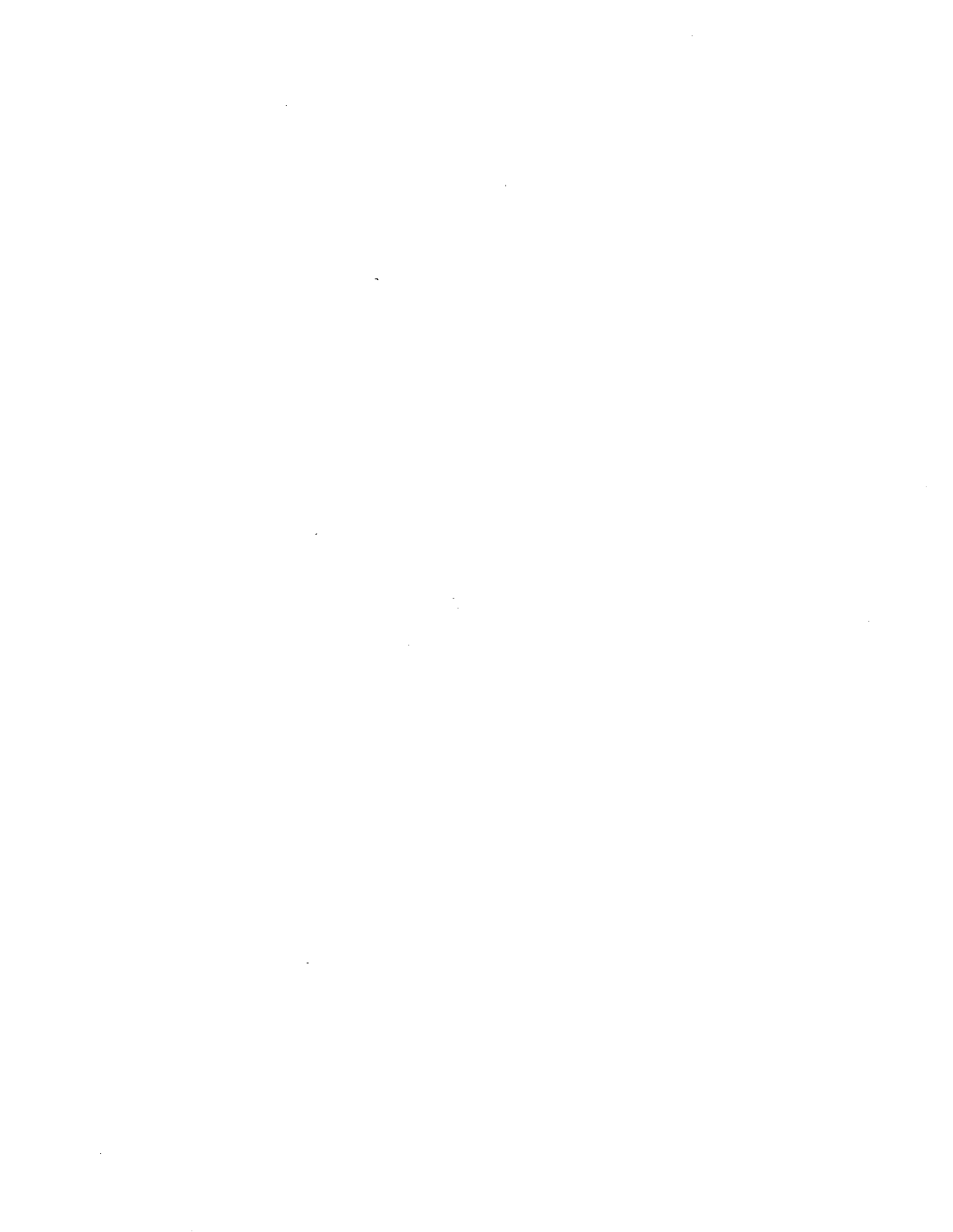## **CONSENT FOR EMERGENCY MEDICAL TREATMENT-Child Care Centers Or Family Child Care Homes**

AS THE PARENT OR AUTHORIZED REPRESENTATIVE, I HEREBY GIVE CONSENT TO

St. Pius X Preschool "God's Little Children" TO OBTAIN ALL EMERGENCY MEDICAL OR DENTAL CARE FACILITY NAME

PRESCRIBED BY A DULY LICENSED PHYSICIAN (M.D.) OSTEOPATH (D.O.) OR DENTIST (D.D.S.) FOR

**NAME** 

WHATEVER CONDITIONS ARE NECESSARY TO PRESERVE THE LIFE, LIMB OR WELL BEING OF THE CHILD

NAMED ABOVE.

CHILD HAS THE FOLLOWING MEDICATION ALLERGIES:

|                     | DATE | PARENT OR AUTHORIZED REPRESENTATIVE SIGNATURE |  |  |  |
|---------------------|------|-----------------------------------------------|--|--|--|
| <b>HOME ADDRESS</b> |      |                                               |  |  |  |
| <b>HOME PHONE</b>   |      | <b>WORK PHONE</b>                             |  |  |  |
|                     |      |                                               |  |  |  |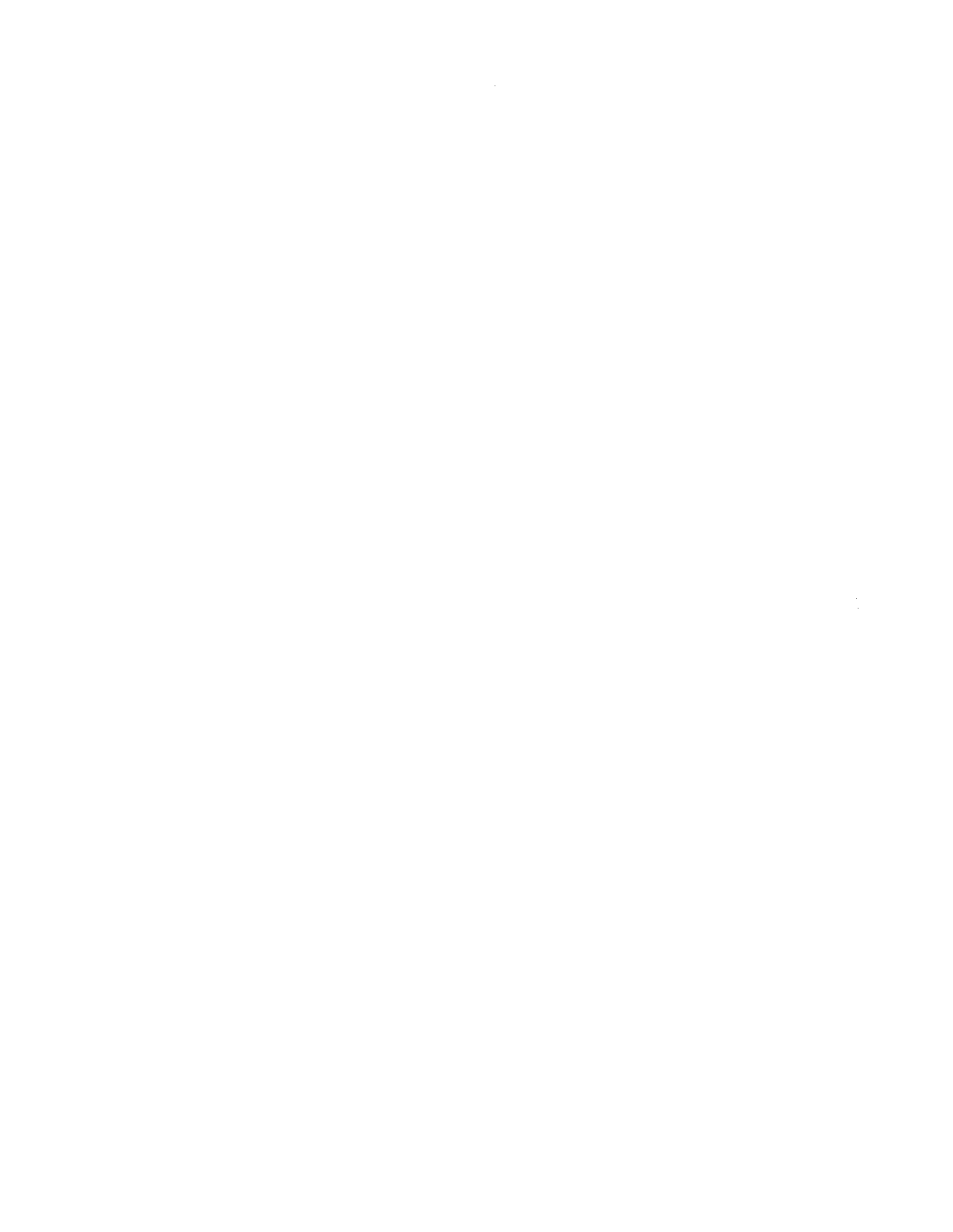# **IMPORTANT INFORMATION FOR PARENTS**

# **CAREGIVER BACKGROUND CHECK PROCESS CALIFORNIA DEPARTMENT OF SOCIAL SERVICES**

The California Department of Social Services works to protect the safety of children in child care by licensing child care centers and family child care homes. Our highest priority is to be sure that children are in safe and healthy child care settings. California law requires a background check for any adult who owns, lives in, or works in a licensed child care home or center. Each of these adults must submit fingerprints so that a background check can be done to see if they have any history of crime. If we find that a person has been convicted of a crime other than a minor traffic violation or a marijuanarelated offense covered by the marijuana reform legislation codified at Health and Sabty Code sections 11361.5 and 11361.7, he/she cannot work or live in the licensed child care home or center unless approved by the Department. This approval is called an exemption.

A person convicted of a crime such as murder, rape, torture, kidnapping, crimes of sexual violence or molestation against children cannot by law be given an exemption that would allow them to own, live in or work in a licensed child care home or center. If the crime was a felony or a serious misdemeanor, the person must leave the facility while the request is being reviewed. If the crime is less serious, he/she may be allowed to remain in the licensed child care home or center while the exemption request is being reviewed.

### How the Exemption Request is Reviewed

We request information from police departments, the FBI and the courts about the person's record. We consider the type of crime, how many crimes there were, how long ago the crime happened and whether the person has been honest in what they told us.

The person who needs the exemption must provide information about:

- The crime
- What they have done to change their life and obey the law
- Whether they are working, going to school, or receiving training
- Whether they have successfully completed a counseling or rehabilitation program

The person also gives us reference letters from people who aren't related to them who know about their history and their life now.

We look at all these things very carefully in making our decision on exemptions. By law this information cannot be shared with the public.

## How to Obtain More Information

As a parent or authorized representative of a child in licensed child care, you have the right to ask the licensed child care home or center whether anyone working or living there has an exemption. If you request this information, and there is a person with an exemption, the child care home or center must tell you the person's name and how he or she is involved with the home or center and give you the name, address, and telephone number of the local licensing office. You may also get the person's name by contacting the local licensing office. You may find the address and phone number on our website. The website address is http://ccld.ca.gov/contact.htm.